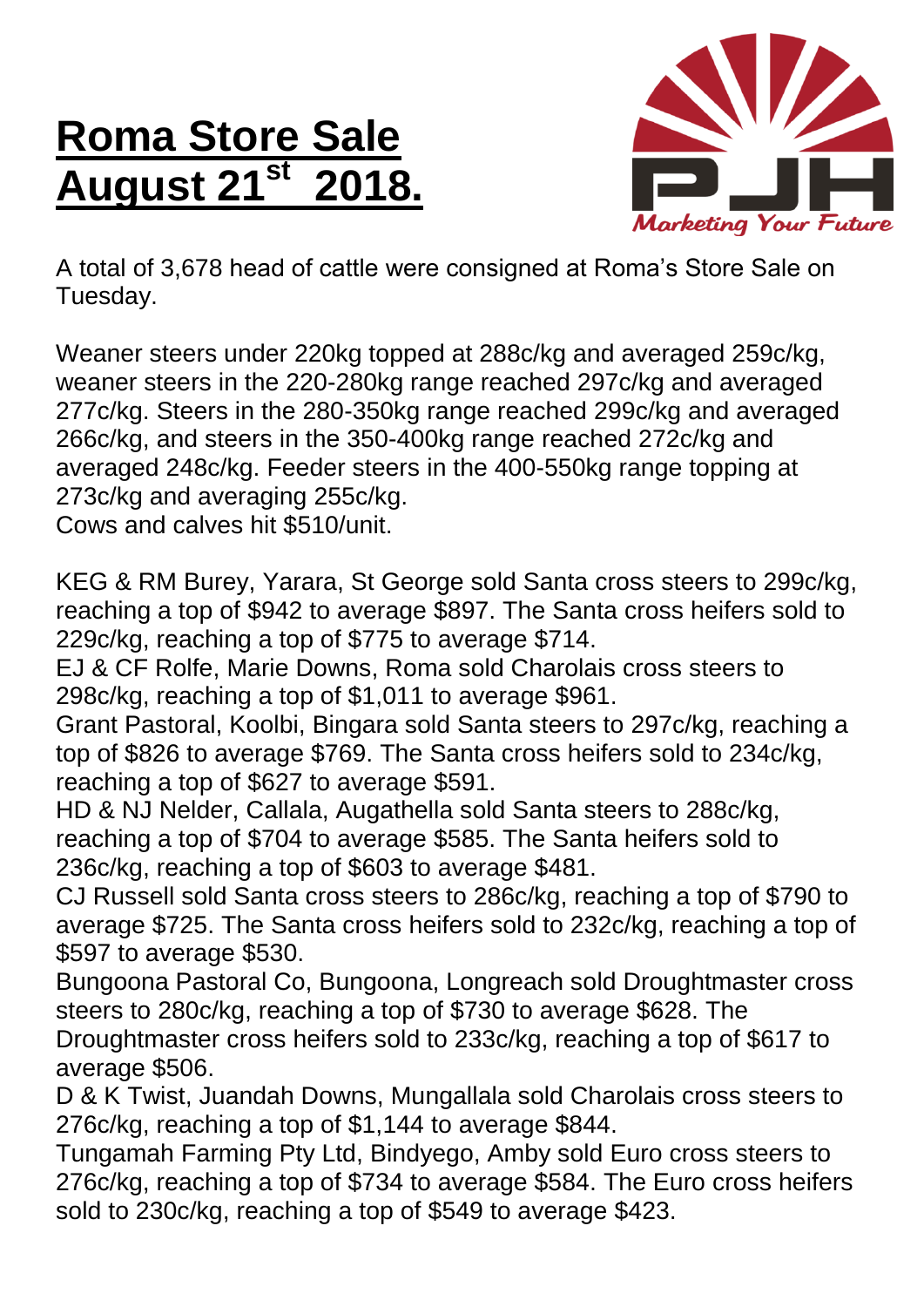GS & C White, Marionvale, Surat sold Brahman cross steers to 273c/kg, reaching a top of \$1,305 to average \$1,265.

DG & GH East, Breedon Station, Longreach sold Charolais steers to 272c/kg, reaching a top of \$1,132 to average \$1,103.

Sheppard Pastoral Co, Amby Downs, Amby sold Simmental cross steers to 262c/kg, reaching a top of \$1,123 to average \$1,123.

Terry Jukes, Armadilla, Morven sold Santa cross steers to 258c/kg, reaching a top of \$1,047 to average \$819. The Santa cross heifers sold to 220c/kg, reaching a top of \$981 to average \$740.

Heifers under 220kg topped at 252c/kg and averaged 212c/kg, while heifers in the 220 – 280kg range topped at 246c/kg and averaged 222c/kg. Heifers in the 280-350kg range topped 246at c/kg, averaging 216c/kg. Heifers in the 350-450kg range topped at 240c/kg, averaging 199c/kg.

Bindango Pty Ltd, Bindango, Roma sold Charolais cross heifers to 238c/kg, reaching a top of \$1,251 to average \$1,206.

Ian Brumpton Holdings Pty Ltd, Oaklands, Roma sold Angus heifers to 230c/kg, reaching a top of \$654 to average \$633.

Scott Barbour, Moorabinda, Taroom sold Angus cross Angus heifers to 228c/kg, reaching a top of \$875 to average \$642.

Cows in the 300-400kg range reached 202c/kg and averaged 141c/kg, while cows in the 400kg-500kg range reached 219c/kg and averaged 180c/kg. Cows over 500kg topped at 221c/kg, averaging 193c/kg.

Scott Ridley, Talegar, Coonamble sold PTIC Angus cows to 202c/kg, reaching a top of \$1,049 to average \$862.

## *PJH sell 6 th position next week.*

*Please be aware that all cattle being sold must be accompanied by a National Cattle Health Declaration as well as NVD*